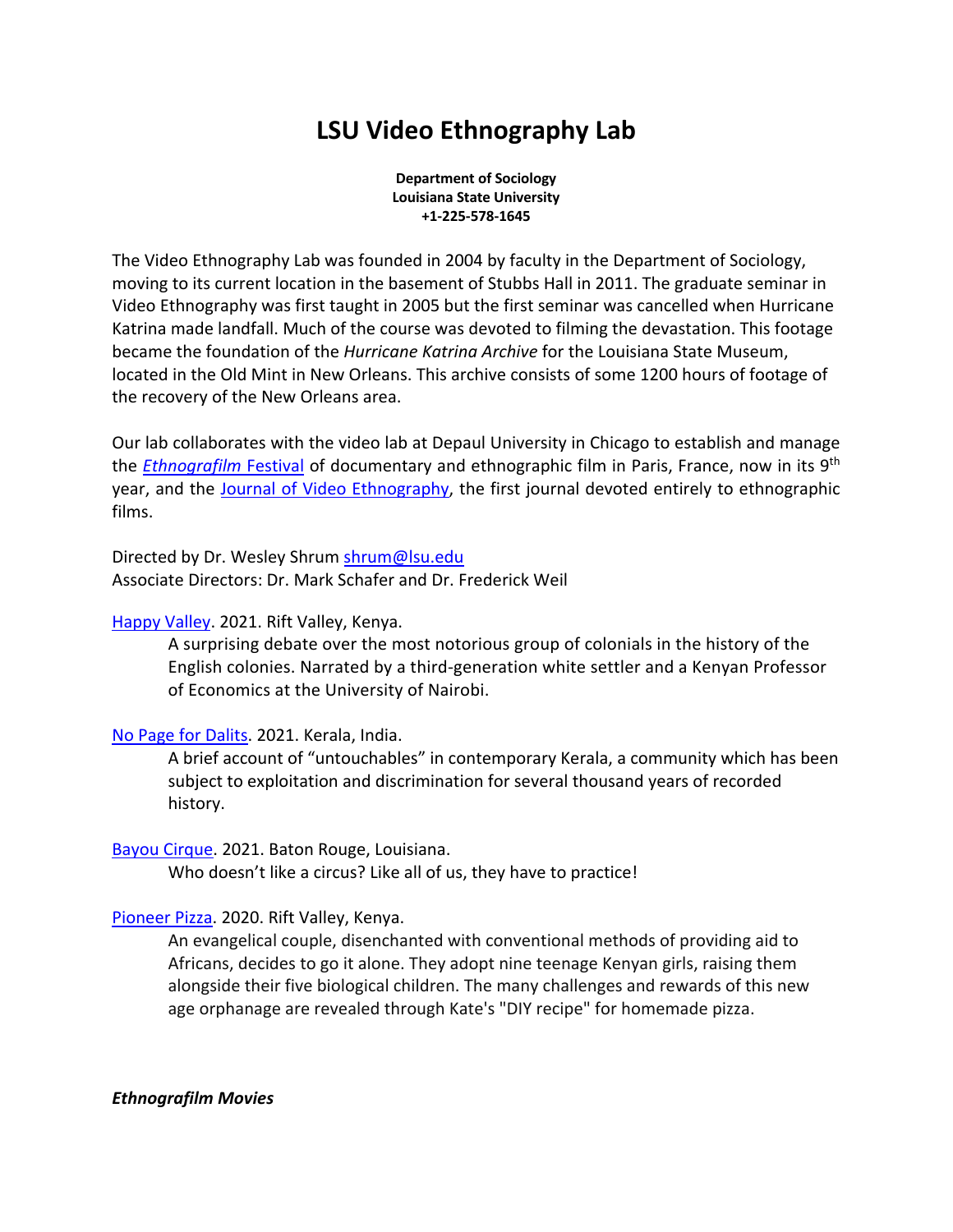How to Make Absinthe. 2019. Prague, Czech Republic.

Kitty Choice. 2019. Baton Rouge, Louisiana.

The Black Cat Guide to Absinthe. 2019. Hollywood.

Lelouche Loves Paris. 2019. Paris, France.

# Light for Global Understanding. 2016. Paris, France.

Produced at the request of the International Steering Committee for the International Year of Global Understanding. It was made in cooperation with the Ethnografilm Festival (Paris, France), the International Social Science Council, and the Society for Social Studies of Science.

# Light Years. 2015.

Produced at the request of the International Steering Committee for the International Year of Light. It was made in cooperation with the *Ethnografilm* Festival (Paris, France), the International Social Science Council, and the Society for Social Studies of Science. January, 2015 presentation at UNESCO, Paris and screened at the closing ceremony in Merida, Mexico. Selected for permanent inclusion in the International Year of Light catalogue at Cultural TV Channel from the National Autonomous University of Mexico and the Museum of Light in Mexico City.

Selected film Festivals: Amarcord Arthouse Television & Video Fest; Baton Rouge Horror Film Festival; Boomtown Film and Music Festival; Comme Il Faut International Film Festival; Cut to the Chase Film Festival; Dada Saheb Phalke Film Festival Direct Short Online Film Festival; Fantasmagorical Film Festival; Fargo Film Festival; Geek Out Film Fest; Heritage Film Festival; Los Angeles CineFest; Southeast Online Film Fest; The Strange Film Awards; #TOFF-The Online Film Festival; WorldFest-Houston International Film & Video Festival; WideScreen Film and Music Video Festival. Remi Award. Worldfest International Film and Video Festival (Houston) Fantasmagorical Film Festival. Winner, Best Short (Horror) Film.

Training Day Kenya. 2019. Nairobi, Kenya. All about baboons.

# Authenticity: Five Paths of Ayurveda. 2019. Trivandrum, Kerala, India.

Five thousand years ago in India, medicines were prepared with green plants, herbs, and minerals; ancient manuscripts were preserved on bark and stone. This was Ayurveda, the "knowledge for long life," the oldest healing system in the world. Yet throughout its history, practitioners have struggled to achieve "authentic" ayurvedic practice. *Authenticity* (18'41") presents five institutions representing contemporary forms of treatment and philosophy. From a modern medical school, through tourist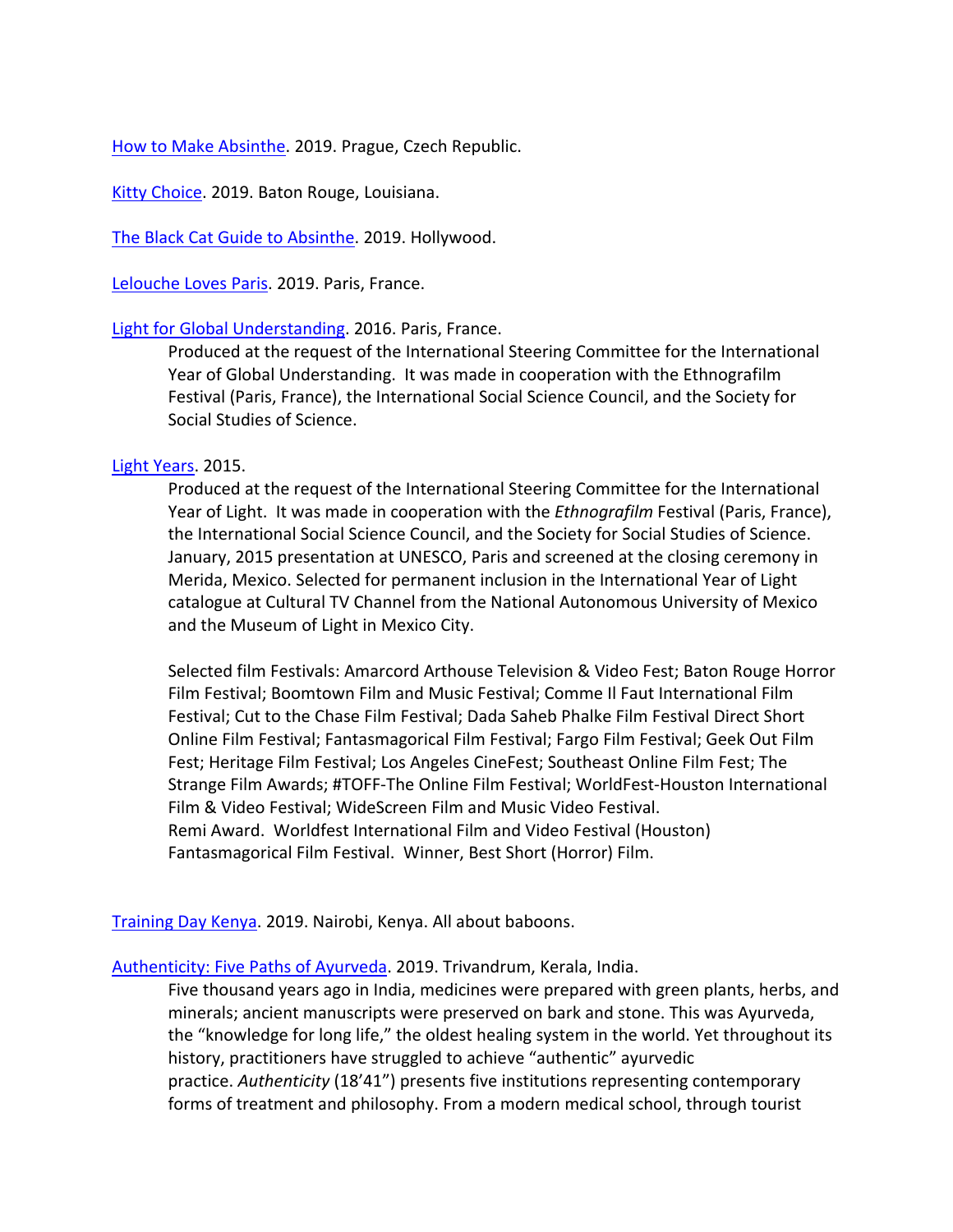resorts, spiritual centers, and panchakarma treatments, to the oldest center in the world, this film examines the multiplicity of practices in contemporary Kerala, providing audiences an overview of Ayurveda in the modern world. Authenticity may be realized in a multiplicity of ways.

Fossil Finding. Ongoing. Lomekwi and Natodomeri, Kenya.

Series of educational videos produced by the LSU Video Ethnography Laboratory in Lomekwi (northwest Kenya) in association with the *West Turkana Paleo Project* and the National Museums of Kenya to teach fossil pattern recognition in schools (K-12).

Bounce. 2018. Directed by Jahaan Chandler. Edited by Wesley Shrum. Three bouncers at the Maison club on Frenchmen Street in New Orleans explore the social organization of bouncing and the informal structure of club life.

## Chick. 2017. Rift Valley, Kenya.

NGOs for the Disabled in Kenya. An American college graduate travels to Kenya in 2009 and finds it a compelling location for helping others. But some harsh lessons must be learned.

Video Ethnography in Practice. 2017. Wesley Shrum and Greg Scott. Produced by Brella Productions in conjunction with the new textbook on video ethnography.

Women of the Storm. 2015. Edited, directed, and produced. Broadcast premiere on WLAE New Orleans in February. Broadcast on public television, WLAE, WYES New Orleans for the tenth anniversary of Hurricane Katrina.

Selected Film Festivals: Global Independent Film Awards. Nominated for Best Short Doc, Best Editing, Humanitarian Award, Mother Earth Environmental Award, Just Film Awards. Winner, Best Documentary 2015; "Women in Leadership" Selection, 2015; Gwinnett International Film Festival, 2015; Global Independent Film Awards Best Short Doc: Gold Medal; Best Editing: Gold Medal; Environmental Award: Silver Medal State of the Coast Conference, New Orleans, June 2016; Finalist, DOSHIMA Award (Documentary and Short International Film Awards, Jakarta, Indonesia).

# Not Heathers. 2013. Baton Rouge, Louisiana. Re-edited footage.

Norman Hollyn, then President of the *University Film and Video Association*, welcomed to Louisiana State University with a re-edited short version of his cult film *Heathers*, by the LSU Video Ethnography Lab.

Brother Time. 2012. Feature length documentary on ethnic conflict in Kenya. After the Kenyan elections of December 2007, outsiders were stunned when more than 1100 people were massacred in tribal clashes. Brother Time is a story of the relationship between two neighbors, whose friendship turns to conflict as ethnic passions threaten to engulf them. Struggles over land and power going back to colonial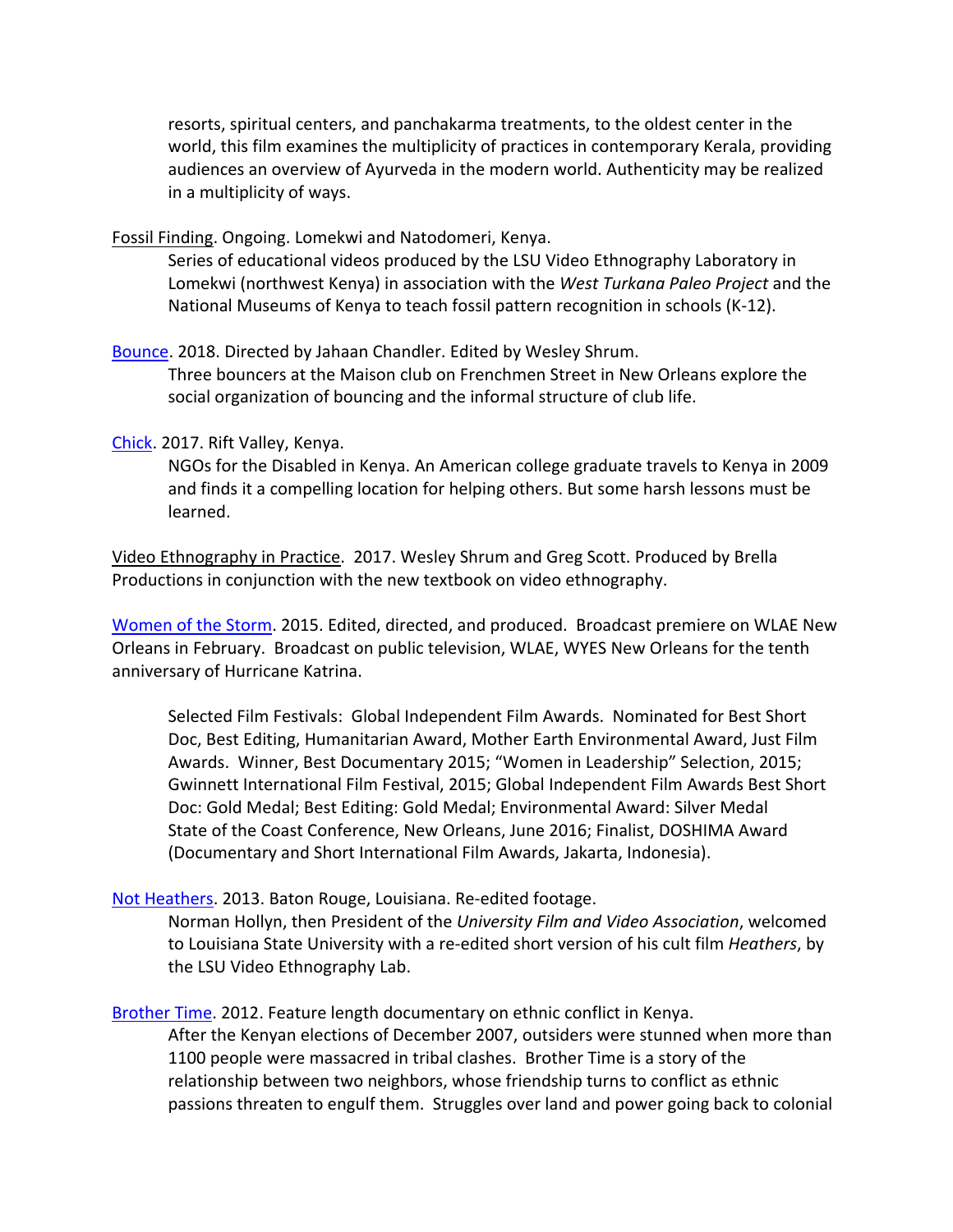times are crystallized during the voting, when allegations of rigging erupt into widespread violence. We follow Wainaina, an agricultural technician in the Rift Valley, an area traditionally claimed by another tribe. As he journeys home with an elder, he recounts how his neighbor "rose against me, with bow and arrow." He is counseled to forgive, as a Christian, and treat all men as brothers. Told entirely in the words of the Kenyans who lived it, the film graphically depicts this startling historical episode, when it was "not the brother time" and offers hope that ethnic divisions can be transcended in a new world.

# Outer Space of Science. 2007.

This movie examines the problems of reagency in Ghana through sequences featuring the difficulties of an Internet connectivity project in Ghana from 2003 through 2004. It was produced for the "Geographies of Science" workshop in Heidelberg, Germany.

## Global Scientific Challenges: Collaboration and Cooperation. 2007.

This 20 minute video summarizes discussions on transdisciplinary collaboration and international cooperation at the Lindau meeting of the International Foundation for Science (ICSU).

#### Question Everything. 2004.

Teaser for a proposed reality quiz show featuring scientists and professors proposing projects to a live studio audience that selects proposals for funding based on their public interest.

#### Before the Horse. 2003.

This movie deals with the difficulties of doing development work in the context of India, Kenya, and Ghana. Internet connectivity has been a major initiative of the international aid community since the 1990s. Yet most universities and research institutes still do not have "connectivity" in the ordinary sense. Subtitled "An Essay on Paragraphs Seven, Ten, and Twenty Three of The World Summit Plan of Action," Internet connectivity is viewed as a potentially useful initiative, but subject to many of the same problems that have plagued past development initiatives in Asia and sub-Saharan Africa. Filmed in Kerala (India), Kenya, and Ghana.

Before the Horse was screened three times at the World Summit on the Information Society (Phase I, Geneva, December 2003): (1) Role of Science in the Information Society (CERN). (2) Information Society film screening (ICT4D). (3) Engineering the Knowledge Society (International Federation for Information Processing).

#### After the Fact. 2005.

The sequel to "Before the Horse." Phase I of the World Summit on the Information Society was intended to set an agenda for action, while Phase II (Tunis, Tunisia 16-18 Nov 2005) was intended to implement and report on that agenda. The time frame was short and the complexity of problems relating to the digital divide was immense. Filmed